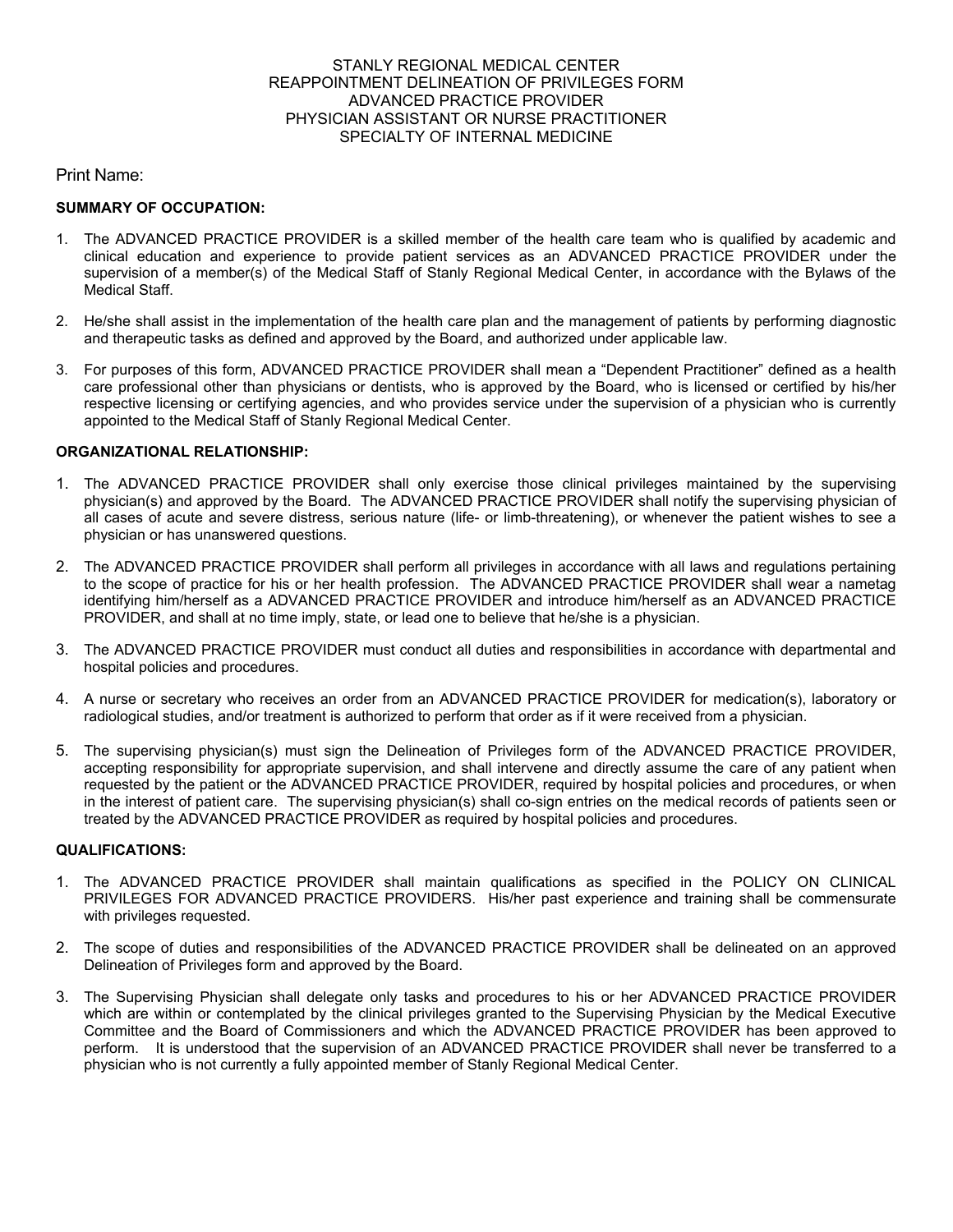## Print Name:

4. If the Medical Staff appointment or Clinical Privileges of the Sponsoring Physician are resigned, revoked or terminated, the ADVANCED PRACTICE PROVIDER's permission to practice shall automatically terminate and his or her clinical privileges shall be automatically relinquished.

## **SUPERVISION:**

Except where the Delineation of Privileges form provides for Personal Supervision or Proximate Supervision, General Supervision (as defined below) will be required for all tasks and procedures performed by the ADVANCED PRACTICE PROVIDER.

- 1. "General Supervision" shall mean the procedure is furnished under the supervising physician's overall direction and control, but the physician is not required to be present during the procedure. General Supervision requires the performance of tasks and procedures in a manner that is consistent with state law, the applicable standard of care, Medical Staff Bylaws and hospital policies and procedures, but does not require Personal Supervision or Proximate Supervision, as those terms are defined below.
- 2. "Proximate Supervision for these procedures" shall mean the physical presence of a sponsoring/supervising physician in the hospital, in close proximity and immediately available to furnish assistance and direction to the ADVANCED PRACTICE PROVIDER as needed.
- 3. "Personal Supervision" shall mean the physical presence of a sponsoring/supervising physician in the room with the Allied Health Professional during the performance of a procedure.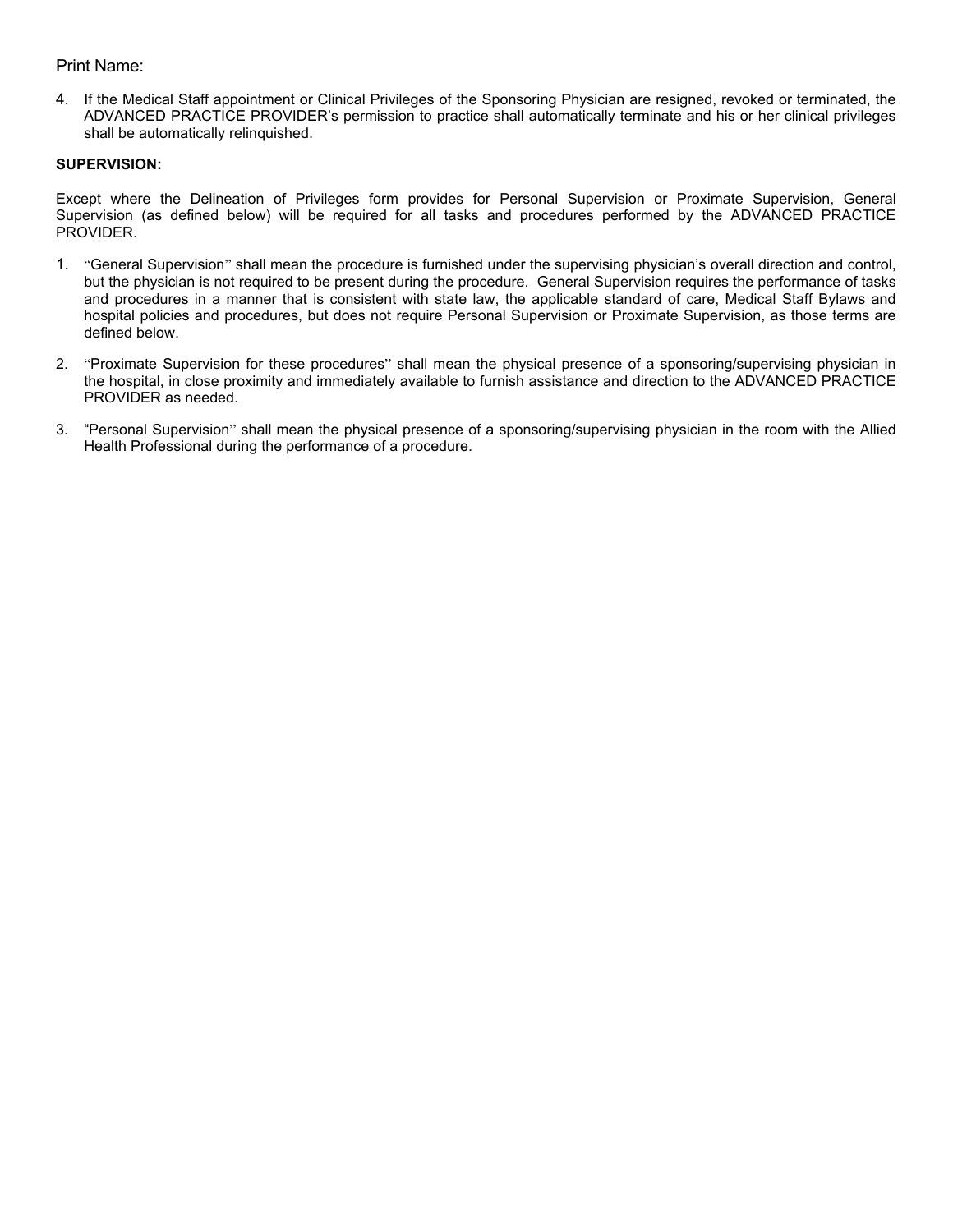## **REAPPOINTMENT DELINEATION OF PRIVILEGES FORM ADVANCED PRACTICE PROVIDERS SPECIALTY OF INTERNAL MEDICINE**

Print Name:

# **NOTE: "CORE" privileges cannot be amended or altered in any way. \*SPECIAL PRIVILEGES (SEE QUALIFICATIONS AND/OR SPECIFIC CRITERIA)**

ADVANCED PRACTICE PROVIDERs must apply for "CORE" privileges in order to be eligible for special procedure clinical privileges at any facility within Stanly Regional Medical Center.

| <b>SRMC</b>                                                                                                                                                                                                                                                                                                                                                                                                                                                                                                                                                                                                                                                                                                                                                                                                                                                                                                                                                                                                                                                                                                                                                                                                                                                                                                                                                                                                                                                                                                                                                                                                       |            | <b>SPECIALTY OF WOUND CARE</b>                                                                                                                                                                                                                                                                                                                                             |  |  |  |
|-------------------------------------------------------------------------------------------------------------------------------------------------------------------------------------------------------------------------------------------------------------------------------------------------------------------------------------------------------------------------------------------------------------------------------------------------------------------------------------------------------------------------------------------------------------------------------------------------------------------------------------------------------------------------------------------------------------------------------------------------------------------------------------------------------------------------------------------------------------------------------------------------------------------------------------------------------------------------------------------------------------------------------------------------------------------------------------------------------------------------------------------------------------------------------------------------------------------------------------------------------------------------------------------------------------------------------------------------------------------------------------------------------------------------------------------------------------------------------------------------------------------------------------------------------------------------------------------------------------------|------------|----------------------------------------------------------------------------------------------------------------------------------------------------------------------------------------------------------------------------------------------------------------------------------------------------------------------------------------------------------------------------|--|--|--|
|                                                                                                                                                                                                                                                                                                                                                                                                                                                                                                                                                                                                                                                                                                                                                                                                                                                                                                                                                                                                                                                                                                                                                                                                                                                                                                                                                                                                                                                                                                                                                                                                                   | APP-MED-14 | <b>WOUND CARE CORE PRIVILEGES</b>                                                                                                                                                                                                                                                                                                                                          |  |  |  |
| Provide care, treatment, and services consistent with Rheumatology practice, including the performance of physical exams,<br>diagnosing conditions, the development of treatment plans, health counseling for patients within the age group of patients seen by<br>the sponsoring physician(s). The ADVANCED PRACTICE PROVIDER may not admit patients to the hospital.                                                                                                                                                                                                                                                                                                                                                                                                                                                                                                                                                                                                                                                                                                                                                                                                                                                                                                                                                                                                                                                                                                                                                                                                                                            |            |                                                                                                                                                                                                                                                                                                                                                                            |  |  |  |
| The ADVANCED PRACTICE PROVIDER may, in consultation with the supervising physician, perform the following duties: apply,<br>remove, and change dressings and bandages; counsel and instruct patients and significant others as appropriate; perform wound<br>debridement and general care for wounds and minor surgical procedures; chemical or enzymatic debridement applying debriding<br>medication to the wound and covering it with dressing; surgical or sharp debridement of removing dead (necrotic) tissue;<br>mechanical debridement methods, i.e., high-pressure whirlpool baths, syringes or catheters which remove dead or infected<br>tissue by force; autolytic debridement for wounds; direct care as specified by medical staff approved protocols; initiate referral to<br>appropriate physician; remove central venous catheters; monitor and manage stable acute and chronic illnesses of the population<br>served; obtain and record medical/social history and perform physical examinations including rectal and genitor-urinary examinations<br>as indicated; order diagnostic testing and therapeutic modalities such as laboratory tests, medications, treatments, x-ray, EKG, IV fluids<br>and electrolytes; perform field infiltrations of anesthetic solutions; perform incision and drainage of superficial abscesses; perform<br>urinary bladder catheterization (short-term and indwelling); remove chest tubes; perform arterial blood gases perform venous<br>punctures for blood sampling, cultures, and IV catheterization; record progress notes; write discharge summaries. |            |                                                                                                                                                                                                                                                                                                                                                                            |  |  |  |
|                                                                                                                                                                                                                                                                                                                                                                                                                                                                                                                                                                                                                                                                                                                                                                                                                                                                                                                                                                                                                                                                                                                                                                                                                                                                                                                                                                                                                                                                                                                                                                                                                   |            | It is noted that wound debridement is the surgical, chemical or mechanical removal of wound or burn tissue to promote healing,<br>decrease inflammation, and fight infection. The procedure(s) removes tissue from pressure ulcers, burns, and other wounds.<br>Parts of the body involved may include skin, fascia, muscle or supportive tissue below the skin's surface. |  |  |  |
|                                                                                                                                                                                                                                                                                                                                                                                                                                                                                                                                                                                                                                                                                                                                                                                                                                                                                                                                                                                                                                                                                                                                                                                                                                                                                                                                                                                                                                                                                                                                                                                                                   |            | Wound Care Core privileges do not preclude physicians who have been trained in wound management as part of their specialty                                                                                                                                                                                                                                                 |  |  |  |

Care Core privileges do not preclude physicians who have been trained in wound management as part of their speci from exercising those privileges.

| <b>SRMC</b> |                    | <b>SPECIAL PROCEDURES</b>       |                             |        |      |          |
|-------------|--------------------|---------------------------------|-----------------------------|--------|------|----------|
|             | APP-MED-14         | <b>**GENERAL SUPERVISION</b>    | <b>Minimum</b><br>performed | Number | Year | Location |
|             | APP-MED-14 (a) $*$ | Application of Skin Substitutes | 10                          |        |      |          |
|             | APP-MED-14 (b) $*$ | Hyperbaric Supervision          | 10                          |        |      |          |

## **\* REQUIRED PREVIOUS EXPERIENCE REQUIRED FOR APP-MED-14:**

1. Applicants must present evidence of appropriate training, i.e., patient logs, verification from the training program director; **AND**

- 2. Documentation of current competence which includes at least the minimum number required as defined by the medical staff. The Applicant must present evidence of performance of the privileges being requested within the past twenty-four (24) months. **OR**
- 3. If the Applicant is unable to demonstrate current clinical competence in any of the procedures being requested they may submit the PERMISSION TO BE PROCTORED REQUEST FORM requesting to be proctored by the Sponsoring Physician who currently holds the privilege.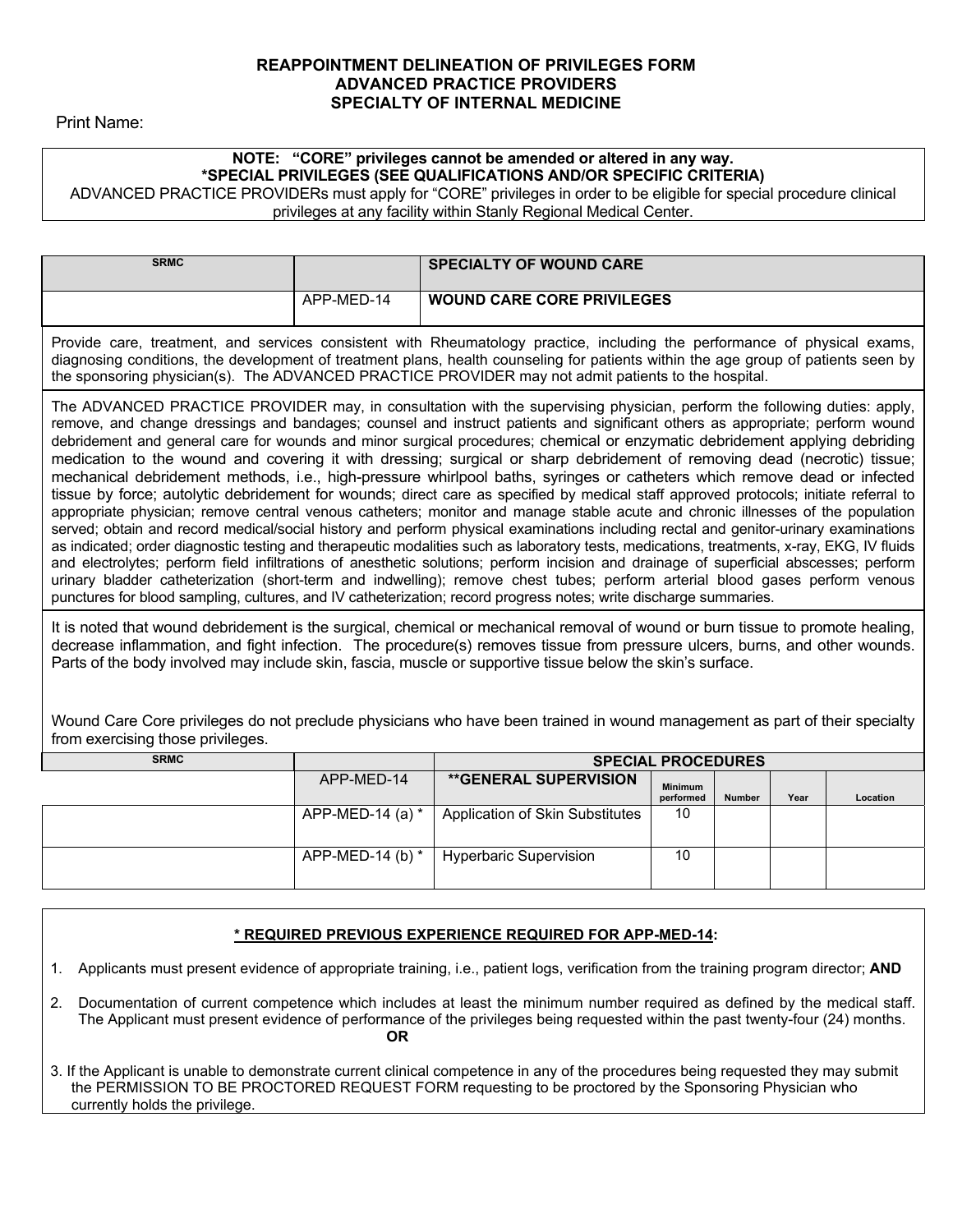### Print Name:

### **Maintenance Criteria for Continued Privileges:**

The Practitioner must provide documentation of current clinical competence and performance of a minimum of ten (10) representative samples of the over a twenty-four month period based on results of ongoing professional practice evaluation and outcomes to be eligible to reapply for privileges. This will be reviewed at the time of reappointment. Practitioners who would like to continue to hold privileges but who is not able to document the minimal number of ten (10) representative samples will be requested to voluntarily withdraw their request for such clinical privileges.

| <b>SRMC</b> |            | <b>TELEMEDICINE PRIVILEGES FOR</b><br><b>ADVANCED PRACTICE PROVIDERS</b>                                                                                                                                                                                                                                                                                                                                                                                                                                                                                                                                                                                                                                                    |
|-------------|------------|-----------------------------------------------------------------------------------------------------------------------------------------------------------------------------------------------------------------------------------------------------------------------------------------------------------------------------------------------------------------------------------------------------------------------------------------------------------------------------------------------------------------------------------------------------------------------------------------------------------------------------------------------------------------------------------------------------------------------------|
|             | APP-MED-15 | Telemedicine privileges are defined as privileges for the use of electronic<br>communication or other communication technologies' to provide or support<br>clinical care at a distance. Telemedicine privileges shall include consulting,<br>prescribing, rendering a diagnosis or otherwise providing clinical treatment<br>to a patient using telemedicine in accordance with all laws, regulations,<br>hospital guidelines and the Bylaws of the Medical and Dental Staff. The<br>Supervising Physician shall remain responsible for all clinical activity of the<br>ADVANCED PRACTICE PROVIDER.<br>PLEASE NOTE: Telemedicine activities require prior approval from the<br><b>Facility Medical Executive Committee.</b> |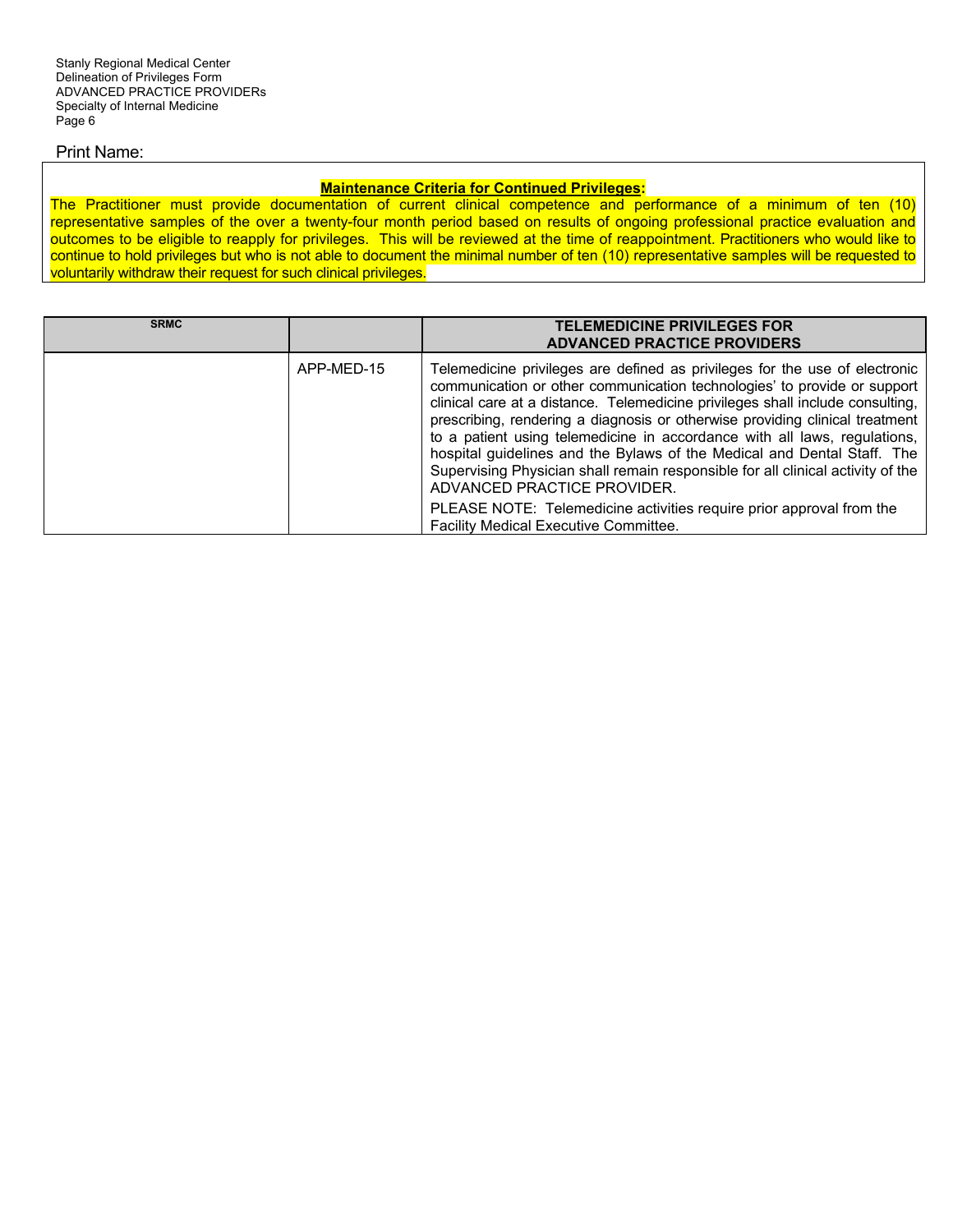### Print Name:

| <b>SRMC</b> |          | ULTRASOUND GUIDANCE FOR NON-DIAGNOSTIC DIRECTIONAL/<br><b>THERAPEUTIC USE ONLY</b> |                                                     |               |             |                 |
|-------------|----------|------------------------------------------------------------------------------------|-----------------------------------------------------|---------------|-------------|-----------------|
|             |          |                                                                                    | <b>Minimum</b><br><b>Number</b><br><b>Performed</b> | <b>NUMBER</b> | <b>YEAR</b> | <b>LOCATION</b> |
|             | APP-US-1 | Ultrasound Guidance for Non-<br>Diagnostic (Directional/<br>Therapeutic) Use Only  | 10                                                  |               |             |                 |

### APPLICANT MUST:

- 1. Submit a written request to use ultrasound. Also list type(s) of procedures for which privileges are requested (example: thoracentesis and paracentesis); **AND**
- 2. Either
	- (a) Show evidence of qualification by completion of a formal training program;

### **OR**

 (b) Show evidence of attending a Continuing Education Accreditation course on the use of ultrasound in which privileges are requested, as well as evidence of hands-on experience;

### **OR**

(c) Submit documentation log book of 10 cases in which small parts ultrasound scanner was utilized;

### **OR**

 (d) Show evidence of participation in a CHS mini-course through the Department of Internal Medicine or Emergency Medicine, confirming the ability to identify the pertinent structures.

In reviewing requests for privileges, the Allied Health Review Committee will determine if the course content and hands-on experience are judged to be satisfactory for the recommendation of privileges.

 I hereby request privileges to perform ultrasound guidance for non-diagnostic directional/therapeutic use only for the following procedures and have enclosed evidence of certification of my training as follows:

 $\mathcal{L}_\mathcal{L} = \mathcal{L}_\mathcal{L} = \mathcal{L}_\mathcal{L} = \mathcal{L}_\mathcal{L} = \mathcal{L}_\mathcal{L} = \mathcal{L}_\mathcal{L} = \mathcal{L}_\mathcal{L} = \mathcal{L}_\mathcal{L} = \mathcal{L}_\mathcal{L} = \mathcal{L}_\mathcal{L} = \mathcal{L}_\mathcal{L} = \mathcal{L}_\mathcal{L} = \mathcal{L}_\mathcal{L} = \mathcal{L}_\mathcal{L} = \mathcal{L}_\mathcal{L} = \mathcal{L}_\mathcal{L} = \mathcal{L}_\mathcal{L}$ 

 $\mathcal{L}_\mathcal{L} = \mathcal{L}_\mathcal{L} = \mathcal{L}_\mathcal{L} = \mathcal{L}_\mathcal{L} = \mathcal{L}_\mathcal{L} = \mathcal{L}_\mathcal{L} = \mathcal{L}_\mathcal{L} = \mathcal{L}_\mathcal{L} = \mathcal{L}_\mathcal{L} = \mathcal{L}_\mathcal{L} = \mathcal{L}_\mathcal{L} = \mathcal{L}_\mathcal{L} = \mathcal{L}_\mathcal{L} = \mathcal{L}_\mathcal{L} = \mathcal{L}_\mathcal{L} = \mathcal{L}_\mathcal{L} = \mathcal{L}_\mathcal{L}$ 

I. Formal Training Program – Please include the location, dates, type of program and the name and address of the practitioner responsible for your training.

 $\mathcal{L}_\mathcal{L} = \{ \mathcal{L}_\mathcal{L} = \{ \mathcal{L}_\mathcal{L} = \{ \mathcal{L}_\mathcal{L} = \{ \mathcal{L}_\mathcal{L} = \{ \mathcal{L}_\mathcal{L} = \{ \mathcal{L}_\mathcal{L} = \{ \mathcal{L}_\mathcal{L} = \{ \mathcal{L}_\mathcal{L} = \{ \mathcal{L}_\mathcal{L} = \{ \mathcal{L}_\mathcal{L} = \{ \mathcal{L}_\mathcal{L} = \{ \mathcal{L}_\mathcal{L} = \{ \mathcal{L}_\mathcal{L} = \{ \mathcal{L}_\mathcal{$ 

II. Post Graduate Program – Please include course description, copy of course certificate and the name and address of the practitioner responsible for your training.

 $\mathcal{L}_\mathcal{L} = \{ \mathcal{L}_\mathcal{L} = \{ \mathcal{L}_\mathcal{L} = \{ \mathcal{L}_\mathcal{L} = \{ \mathcal{L}_\mathcal{L} = \{ \mathcal{L}_\mathcal{L} = \{ \mathcal{L}_\mathcal{L} = \{ \mathcal{L}_\mathcal{L} = \{ \mathcal{L}_\mathcal{L} = \{ \mathcal{L}_\mathcal{L} = \{ \mathcal{L}_\mathcal{L} = \{ \mathcal{L}_\mathcal{L} = \{ \mathcal{L}_\mathcal{L} = \{ \mathcal{L}_\mathcal{L} = \{ \mathcal{L}_\mathcal{$ 

III. Case Experience at Other Hospitals: Please provide a list of cases and the name and address of the proctor(s).  $\mathcal{L}_\mathcal{L} = \mathcal{L}_\mathcal{L} = \mathcal{L}_\mathcal{L} = \mathcal{L}_\mathcal{L} = \mathcal{L}_\mathcal{L} = \mathcal{L}_\mathcal{L} = \mathcal{L}_\mathcal{L} = \mathcal{L}_\mathcal{L} = \mathcal{L}_\mathcal{L} = \mathcal{L}_\mathcal{L} = \mathcal{L}_\mathcal{L} = \mathcal{L}_\mathcal{L} = \mathcal{L}_\mathcal{L} = \mathcal{L}_\mathcal{L} = \mathcal{L}_\mathcal{L} = \mathcal{L}_\mathcal{L} = \mathcal{L}_\mathcal{L}$